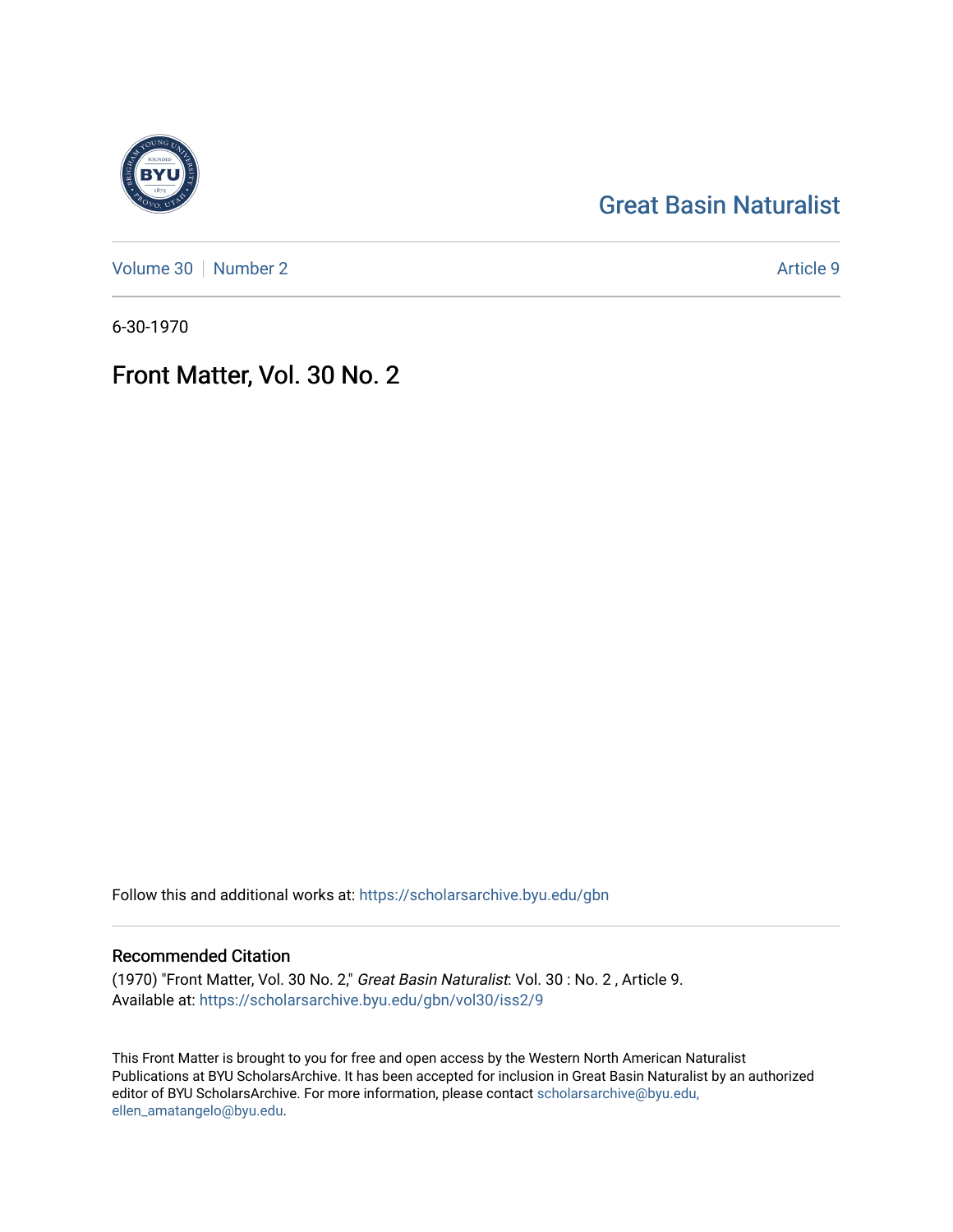

Volume XXX, No. 2 June 30, 1970

MUS COME.

# The

# Great Basin naunan 137



PUBLISHED BY Brigham Young University